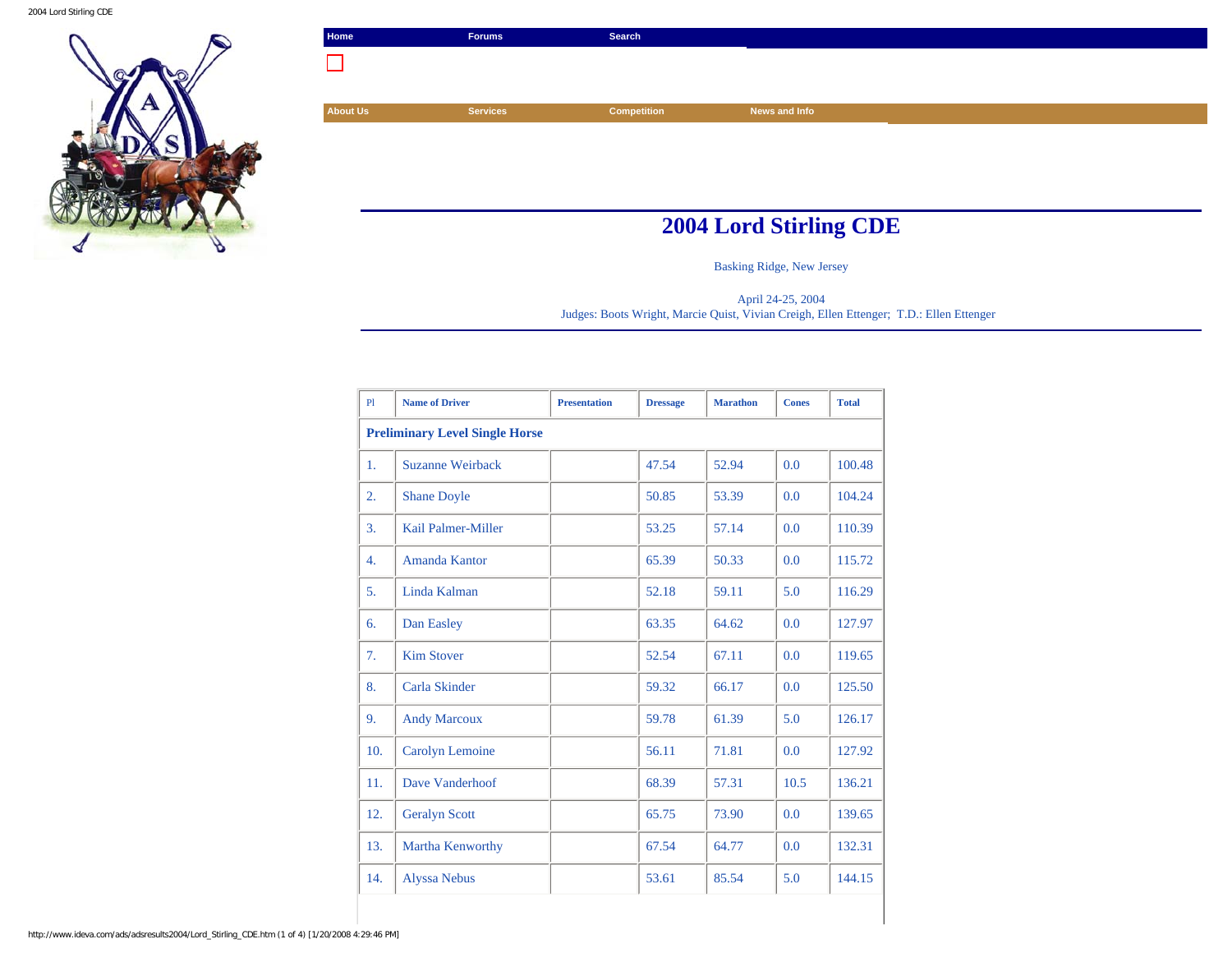| 15.              | <b>Mark Borkowski</b>                | 82.17 | 59.35        | 5.0      | 146.52       |
|------------------|--------------------------------------|-------|--------------|----------|--------------|
| 16.              | Jill Countryman                      | 64.32 | 109.11       | 5.0      | 178.43       |
| HC               | <b>Wendy Pandy-Leh</b>               | 46.47 | 63.51        | 10.0     | 119.98       |
| R                | Carolyn Raka                         | 78.96 | $\mathbb{R}$ | 5.0      | $\mathbb{R}$ |
|                  | <b>Preliminary Level Pair Horse</b>  |       |              |          |              |
| 1.               | <b>Elizabeth Chesson</b>             | 71.10 | 149.65       | 24.0     | 244.76       |
| $\overline{2}$ . | <b>Arthur Traut</b>                  | 65.75 | 158.03       | 41.0     | 264.78       |
|                  | <b>Preliminary Level Pair Pony</b>   |       |              |          |              |
| 1.               | <b>Tracey Morgan</b>                 | 49.33 | 61.18        | 0.0      | 110.51       |
| 2.               | <b>James Ashe</b>                    | 66.11 | 51.16        | 5.0      | 122.26       |
| 3.               | Dana Bright                          | 58.61 | 65.78        | $0.0\,$  | 124.38       |
| 4.               | <b>Bettyann Seablade</b>             | 66.56 | 97.12        | 5.0      | 168.68       |
|                  | <b>Preliminary Level Single Pony</b> |       |              |          |              |
| 1.               | <b>Bob Fetters</b>                   | 47.54 | 57.95        | $0.0\,$  | 105.50       |
| $\overline{2}$ . | David Hirsch                         | 55.75 | 58.41        | 0.0      | 114.16       |
| 3.               | <b>Ruth Mulvey</b>                   | 49.33 | 73.44        | 0.0      | 122.76       |
| 4.               | <b>Nicole DuPont</b>                 | 65.39 | 62.80        | 0.0      | 128.19       |
| 5.               | <b>Aaron Soldavin</b>                | 58.25 | 78.26        | 0.0      | 136.51       |
| 6.               | <b>Karen Wilkin</b>                  | 70.79 | 69.86        | 0.0      | 140.65       |
| 7.               | <b>Sandra Messner</b>                | 68.96 | 81.25        | 0.0      | 155.21       |
| HC               | <b>Sarah Schmitt</b>                 | 33.62 | 51.74        | $0.0\,$  | 85.36        |
| Е                | <b>Suzan Sallstrom</b>               | 53.97 | 101.57E      | 0.0      | Е            |
| R                | <b>Mary Mott-Kocsis</b>              | 65.03 | 20.72R       | $0.0\,$  | R            |
|                  | <b>Preliminary Level VSE</b>         |       |              |          |              |
| 1.               | Martha Duchnowski                    | 66.66 | 22.56        | $0.0\,$  | 89.22        |
| R                | <b>Elizabeth Rieselman</b>           | 64.32 | R            | $0.0\,$  | $\mathbb{R}$ |
|                  | <b>Training Level VSE</b>            |       |              |          |              |
| 1.               | Linda Willis                         | 42.00 | 0.0          | $0.00\,$ | 42.00        |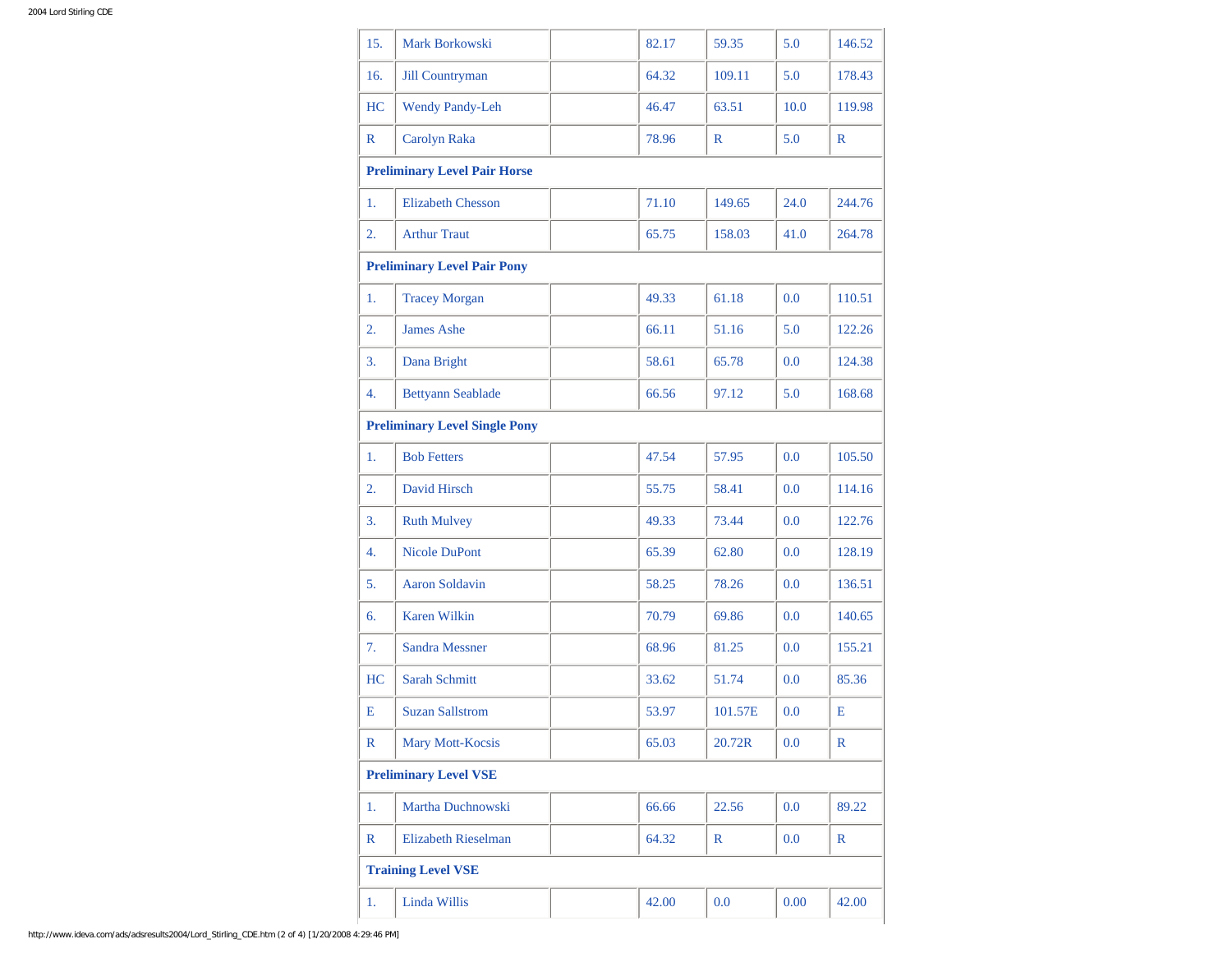| 2.                                | Julie Forsyth                      |      | 58.70 | 0.00  | 0.00 | 58.70 |  |
|-----------------------------------|------------------------------------|------|-------|-------|------|-------|--|
| 3.                                | <b>Sharyn Knecht</b>               |      | 56.45 | 0.00  | 5.00 | 61.45 |  |
| 4.                                | <b>Jaye Ventresca</b>              |      | 63.75 | 0.00  | 0.00 | 63.75 |  |
|                                   | <b>Training Level Single Horse</b> |      |       |       |      |       |  |
| 1.                                | <b>Martha Wetmore</b>              |      | 51.00 | 0.0   | 0.0  | 51.00 |  |
| 2.                                | Arnie Baumann                      |      | 52.50 | 0.0   | 0.0  | 52.50 |  |
| 3.                                | <b>Anne Hearn</b>                  |      | 47.35 | 0.8   | 5.0  | 53.15 |  |
| 4.                                | <b>Carl Furst</b>                  |      | 53.25 | 0.0   | 0.0  | 53.25 |  |
| 5.                                | <b>Lance Wetmore</b>               |      | 54.85 | 0.0   | 0.0  | 54.85 |  |
| 6.                                | <b>Cindy Vollers</b>               |      | 61.25 | 11.6  | 0.0  | 72.85 |  |
| 7.                                | Sallyann Gerelli                   |      | 68.95 | 8.0   | 5.0  | 81.95 |  |
|                                   | <b>Mary Shurtleff</b>              |      | 63.75 | 18.1E | 0.0  | Е     |  |
|                                   | Paul Grippa                        |      | 54.10 | 14.5E | 0.0  | 68.60 |  |
|                                   | <b>Training Level Pair Horse</b>   |      |       |       |      |       |  |
| 1.                                | <b>Ed Werner</b>                   |      | 67.70 | 0.0   | 5.0  | 72.70 |  |
| <b>Training Level Single Pony</b> |                                    |      |       |       |      |       |  |
| 1.                                | <b>Susan Dougherty</b>             | 52.5 |       | 0.0   | 0.0  | 52.5  |  |
| 2.                                | Ann Sullivan                       | 50.0 |       | 0.0   | 5.0  | 55.0  |  |
| 3.                                | Mary Jo Graber                     | 46.6 |       | 0.0   | 10.0 | 56.6  |  |
| 4.                                | <b>Jo Sweetland</b>                | 59.4 |       | 0.0   | 5.0  | 64.4  |  |
| 5.                                | Van Zimmerman                      | 70.5 |       | 1.8   | 0.0  | 72.3  |  |
| 6.                                | Sarah Bright                       | 71.4 |       | 1.0   | 20.0 | 92.4  |  |
| 7.                                | <b>Tracey Higgins</b>              | 73.5 |       | 25.0  | 0.0  | 98.5  |  |
| 8.                                | Paige Horine                       | 73.9 |       | 69.2  | 5.0  | 148.1 |  |
| 9.                                | <b>Tom Marrion</b>                 | 93.0 |       | 10.0  | 65.6 | 168.6 |  |
|                                   | <b>Andree Duggan</b>               | 49.5 |       | 0.0   | 25.0 | 74.5E |  |
|                                   |                                    |      |       |       |      |       |  |